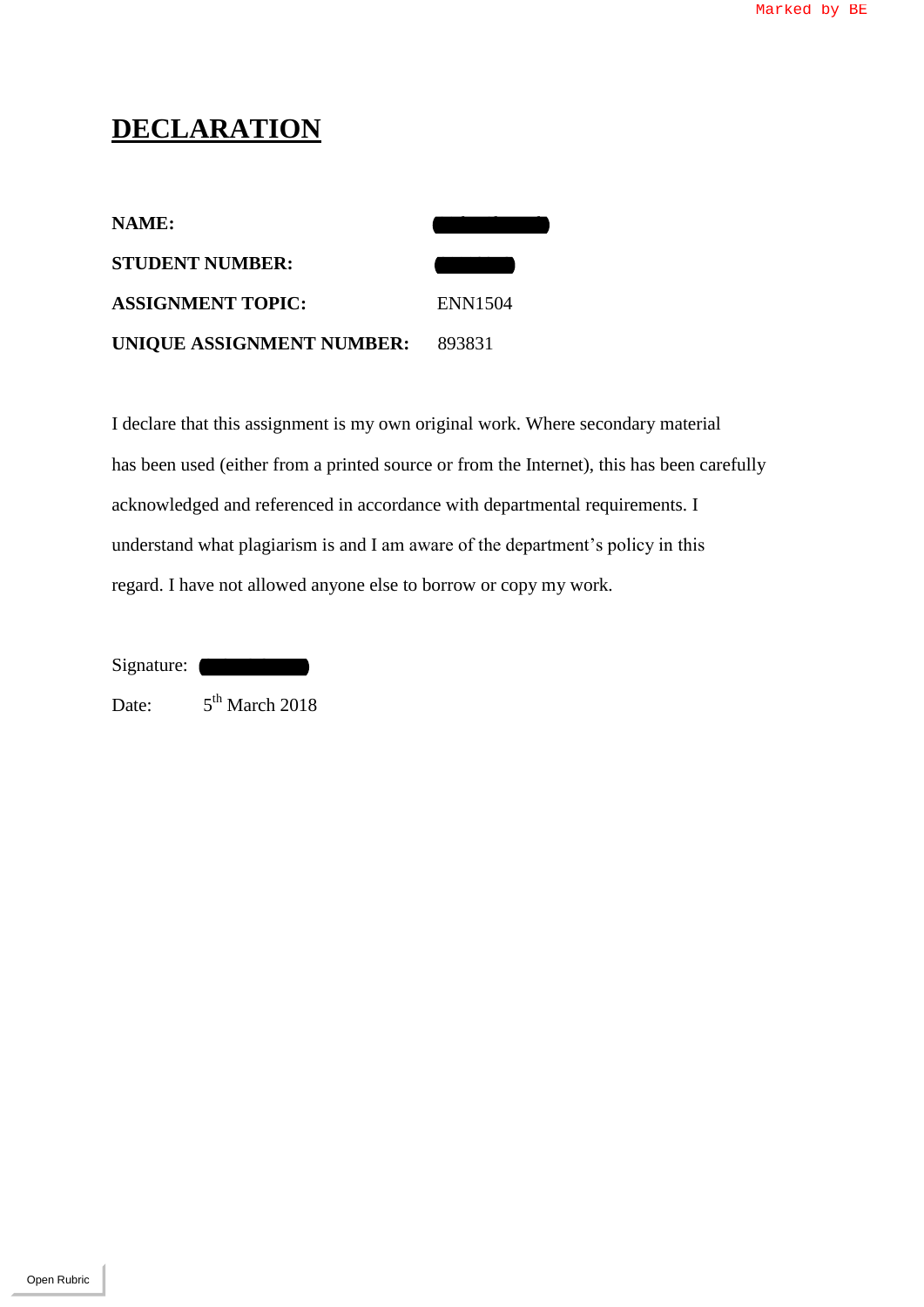#### **Assignment 1**

**Unique No : 893831**

### **Question 1**

To: [mashaba\\_a@gmail.com](mailto:mashaba_a@gmail.com)

From: [aishashaqeeb@troposfashions.co.za](mailto:aishashaqeeb@troposfashions.co.za)

Subject: Prodigious business opportunity for Ms Khumalo

Dear Mr Amos Mashaba

I am Aisha Shaqeeb, the Sales Manager for Tropos Fashions. I would like to congratulate Ms Bongiwe Khumalo on her new endeavour, as her brand has been procuring a prominent identity in the fashion industry. We would like to enquire whether Ms Khumalo, would consider us to be the solo stockist of her new fashion line.

Our boutique, namely Tropos Fashions, sells exquisite designer clothing as well as accessories. We are situated at the V & A Waterfront in Cape Town. Our customer chain is comprised of celebrities and various artists, including wealthy elite who are interested in purchasing exclusive designer wear. Our products have always been best sellers and your designs, will definitely make a great impression on our customers.

We would like to congratulate Ms Khumalo on her imminent venture, to showcase her latest collection at the London Fashion Week. Furthermore, we would be obliged to celebrate her achievements, by hosting an event to promote her line locally. The event will most likely take place at The Corona Sunset Deck, at Strolla Restaurant, since the ambience is perfect with a great setting and incredible ocean views. All arrangements pertaining to the event will be organized by us, including invites, media, celebrities and any individual or designer Ms Khumalo would like to share her success with, at the event. It will be an exceptional function with an exclusive gourmet experience, for all those who attend. We hope to conduct a fashion show on the beach, with models walking the runway with Ms Khumalo's designs, and it will most certainly be the highlight of the event. ar boutique, namely "ropids Fashions, sells exquisite designere looting as well as<br>cossories. We are situated at the V & A Waterform in Cape Towo. Our customer chain is<br>myrised of celebrities and various artists, including

I request you to exchange views with Ms Khumalo and inform us, if she is intrigued by this business opportunity. I look forward to discussing this business deal with her, in detail. Please contact me if she has any queries regarding the proposal made, I would be delighted to elaborate.

Kind regards,

Aisha Shaqeeb

Sales Manager

Tropos Fashions Boutique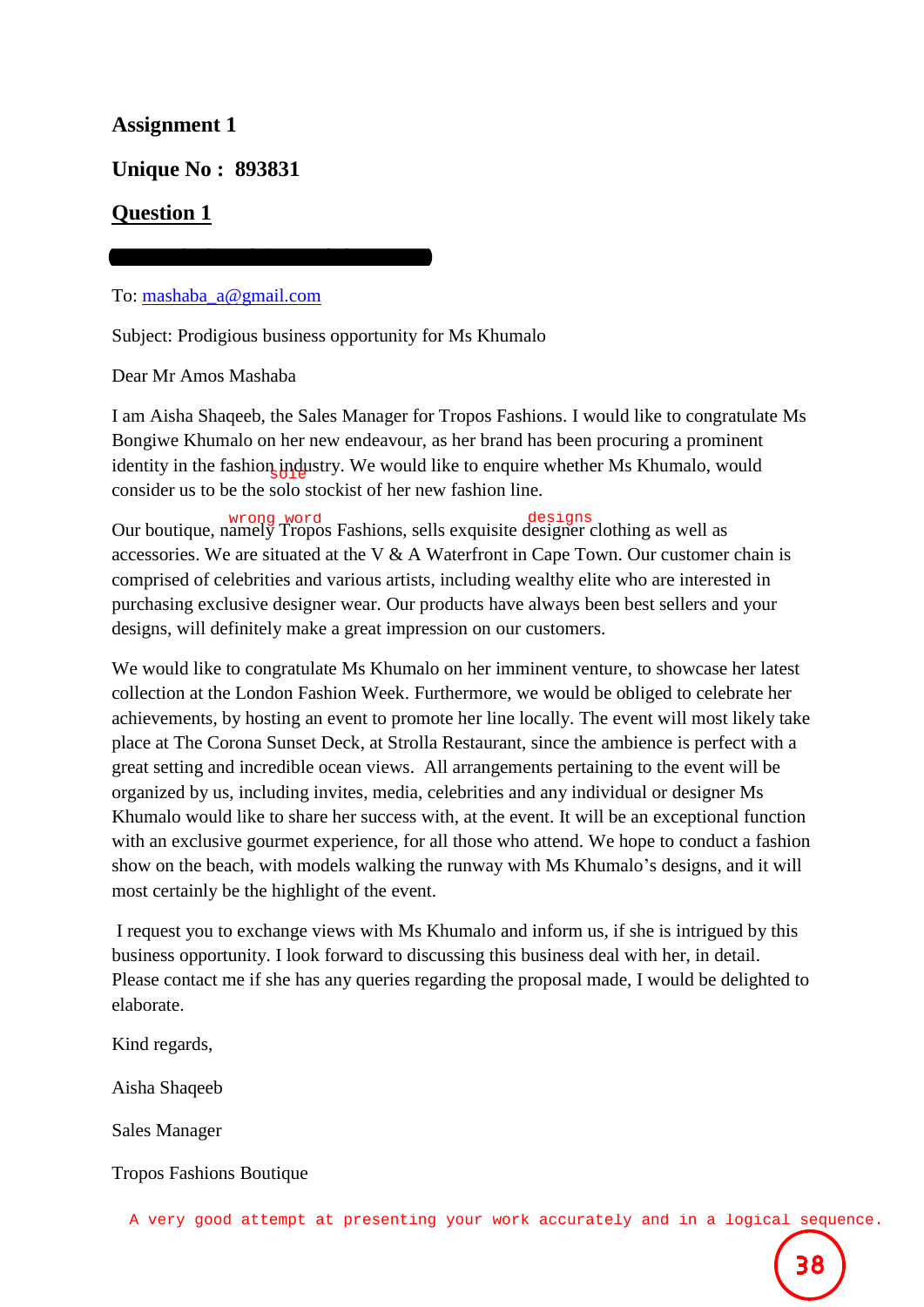## **Question 2**

#### **2.1 Sales improvement in rural market areas**

2.1.1 The chairperson tabled the issue of sales improvement in rural market areas to be reported by Jack Peterson. Jack Peterson suggested a discussion among the members. The following crucial points were considered.

- Ms Alice Linnes proposed that rural customers required exceptional help to feel more valued.
- She stated that the sales teams required more precise information on customers. Ms Jennifer Miles accorded with these suggestions.

2.1.2 Mr Jack Peterson reported that:

- Data on spending habits in the rural areas would be collected by completion of a survey.
- The outcome of that survey would be dispensed to their sales team.

2.1.3 Mr Jack Peterson proposed that the chairperson Abby Wilson should visit the teams once a month to superintend the work progress. Ms Alice Linnes seconded this, with the condition that Mr Jack Peterson assisted and accompanied Ms Abby Wilson.

2.1.4 Jack Peterson was held responsible to remind the chairperson to send e-mails to the team leaders in the areas, apprising them of their planned visits.

Well done your work is good

#### **BIBLIOGRAPHY**

past tense

use the

 $32$ 

tense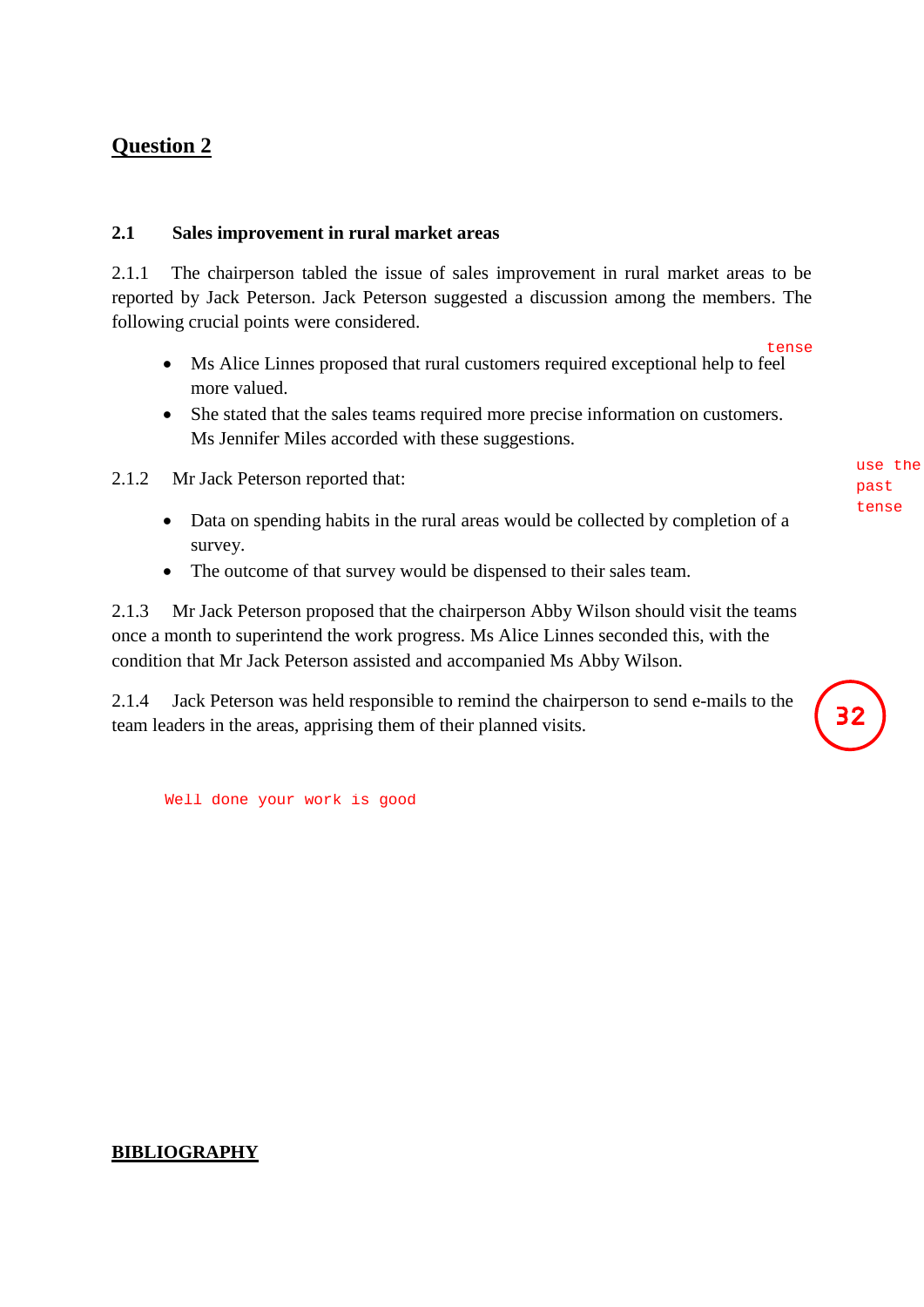ENN1504 Workbook

ENN1504 Study guide